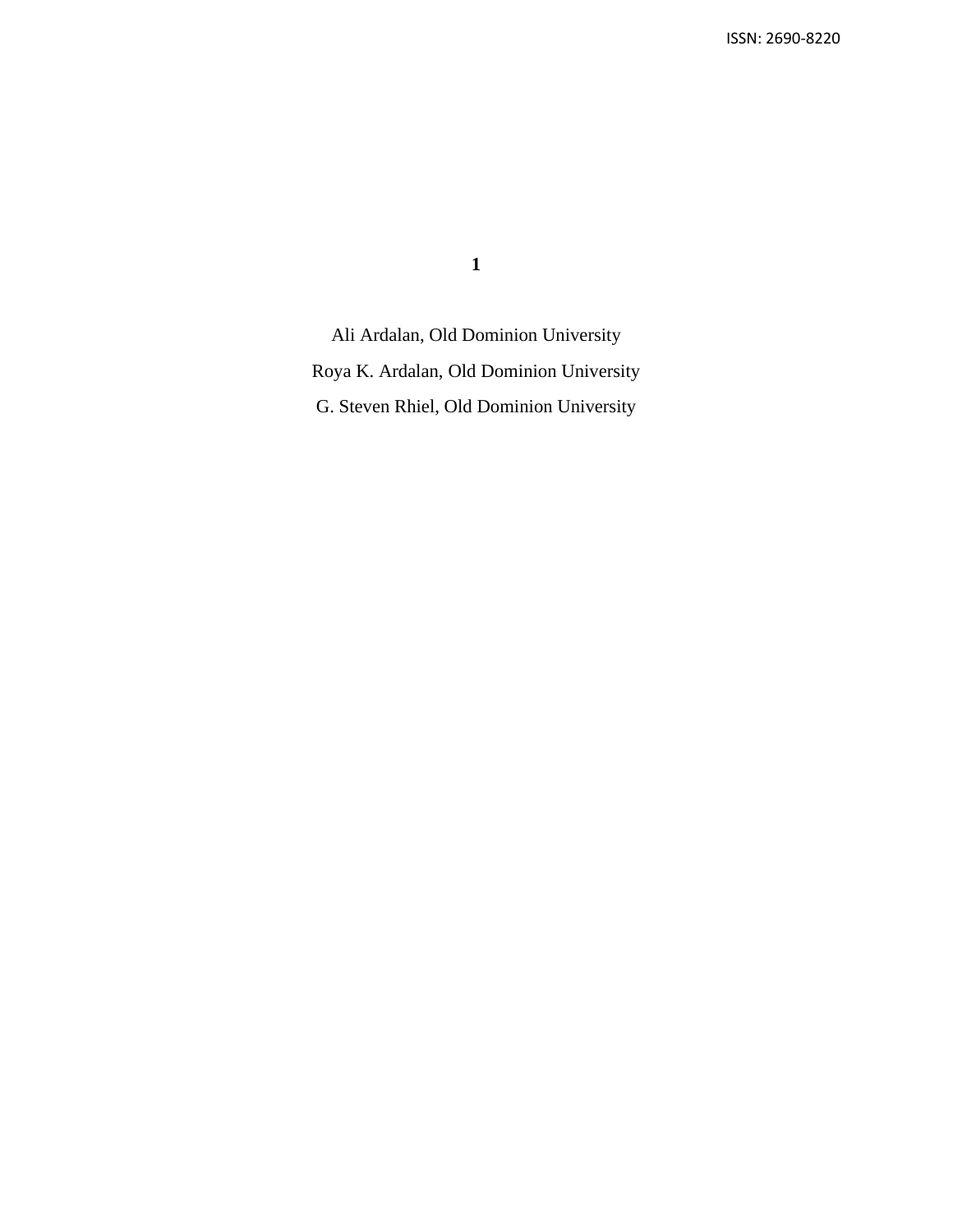# **Abrupt Conversion of Face-to-Face Courses to Online Abstract**

In special circumstances such as the one presented by the coronavirus universities must convert their face-to-face courses to online. This conversion is challenging for all universities, but extremely challenging for universities that offer all their courses face-to-face. This paper presents the major activities that a quick conversion from face-to-face courses to online courses should consider. This paper shows that higher education institutions can acquire the basic technology and be quickly trained to convert their face-to-face courses to online while trying to achieve the quality that is in line with the quality level defined in their organization's strategy.

*Keywords*: Information Technology, Course delivery method, Online course delivery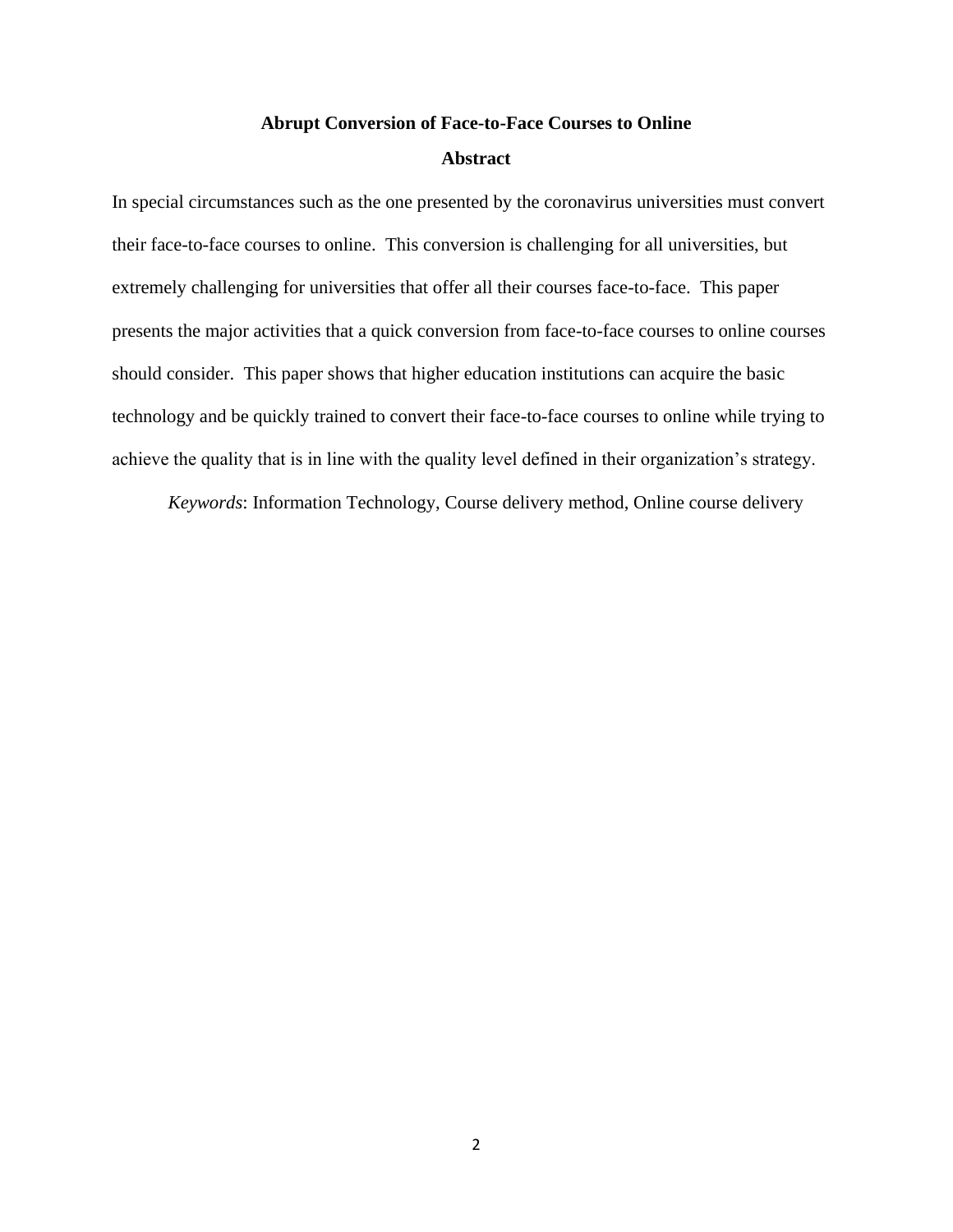#### **Abrupt Conversion of Face-to-Face Courses to Online**

# **Introduction**

Doubtless, online education has become a method of delivering educational content by higher education institutions. Online courses and programs provide educational opportunities for students anytime, anywhere if they have access to the computing technology and the Internet. Learning communities of students and educators use state-of-the-art communication technologies to improve the delivery of educational materials and students' education and experience. Strategic choices of higher education institutions have placed them on the online continuum. On one are those that have no online courses or programs to those on the other end that offer all the courses and programs online. Higher education institutions that are positioned in the middle of this continuum deploy both types of delivery systems and have developed both online and faceto-face student and faculty support systems to serve students and faculty. These institutions are more agile in responding to changes in demand for either type of delivery system. They have support systems and faculty who are cross-trained and can develop and offer courses and programs online and provide online support services for students and faculty. In response to the possible consequences of contracting COVID-19, most organizations stopped normal operations. Higher education institutions were forced to convert their face-to-face courses to online during the ongoing semester. Higher education institutions that were positioned on or near the only face-to-face end of the delivery method continuum faced a more serious challenge in converting all their courses to online. The challenge was progressively less serious as the institution's position moved toward the other end of the continuum. In most cases the conversion from face-to-face to online was taking place during the semester and day-by-day

and week-to-week.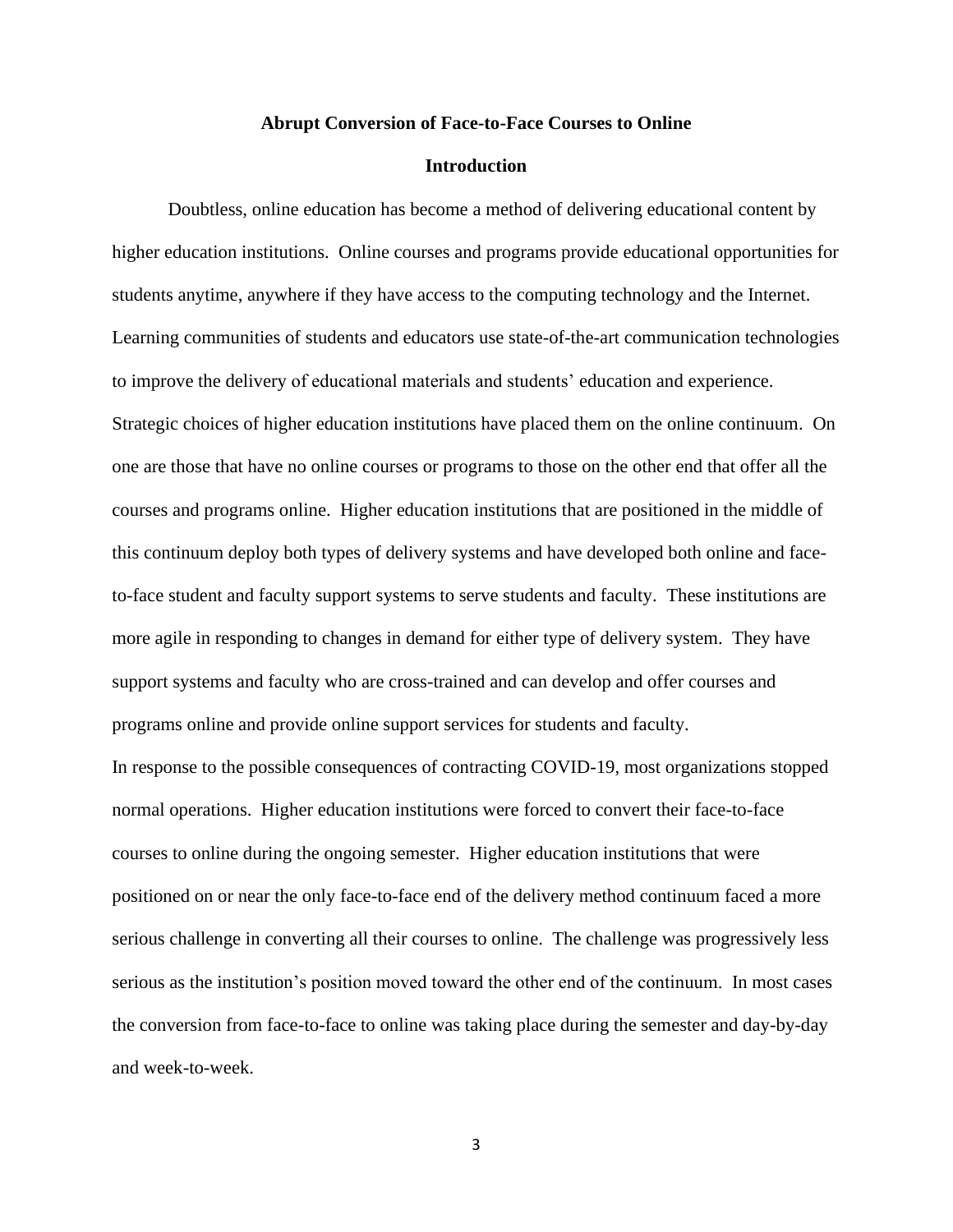This paper discusses the requirements for development of efficient and effective online course development, delivery, and its support structure in a very short time. In addition, this paper makes recommendations on ways to support faculty in the conversion process, and ways to help students benefit from the online delivery method. These discussions are in part based on the authors' in-depth experience in developing online courses and their observations as their university converted face-to-face courses to online. The authors experienced the conversion in at least one of their courses. The reader is encouraged to consider the specific structure of the higher education institution and its online delivery and support development challenges as the requirements and recommendations are presented below. The challenge is significantly lower and more manageable for institutions that possess the expertise in and experience with online course delivery compared to institutions that have lower levels of skills and experience in this delivery method.

#### **Literature review**

The literature related to online delivery of courses and programs is extensive. A variety of issues have been dealt with in this literature. This section presents the review of literature with respect to these issues. Knowledge of this literature is helpful as face-to-face courses are converted to online and as support services take a more active role in supporting students and faculty online.

# **Context**

Published work on comparing the two delivery methods is mixed (Hanan et al., 2015). Higher education administrators' negative perception of the effectiveness of online programs has been decreasing from 40 percent in 2003 to 23 percent in 2012 (Alsaaty et al., 2016). A Sloan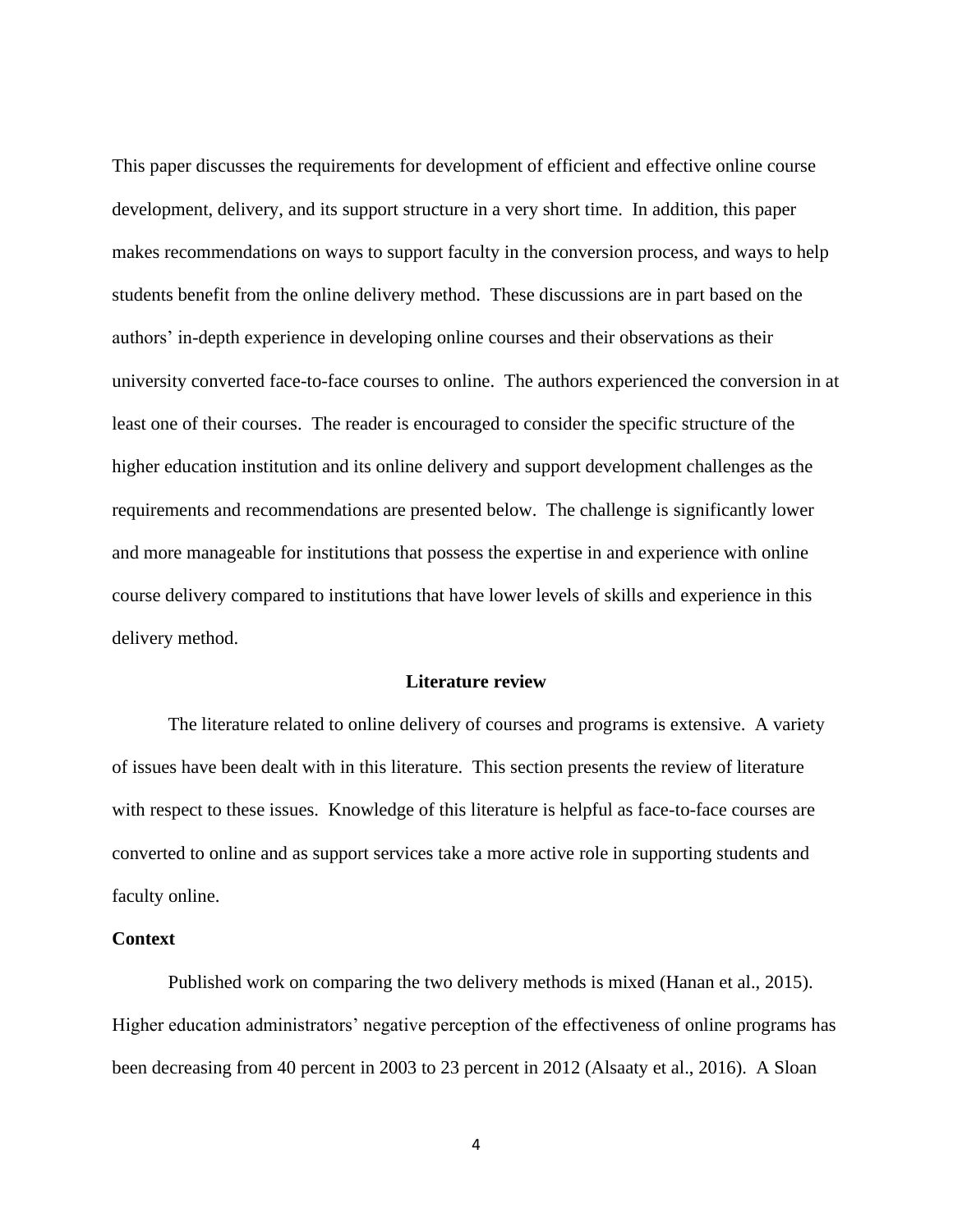Consortium report concluded that two-thirds of academic leaders felt that online learning is one of their critical long-term institutional strategies (Tichavsky et al., 2015).

Technologies available for online course delivery present the potential for creating completely different environments than those present in face-to-face settings (Jaiyeoba, 2019; Sozudogru *et al*., 2019). Skillful use of these technologies can create more effective learning opportunities than the face-to-face method. Online education has its own characteristics and its evaluation should not follow the same standards as face-to-face programs (Masoumi & LindstrÖm, 2012). Face-to-face courses provide a natural setting for community building. Proper use of online technologies allows participants to build communities, although with a different feel and effectiveness. A shortcoming of online technologies is their inadequate support for non-verbal communication. However, these technologies prevent misconceptions that result from classmates' appearance, manners, accents, and smell. While the face-to-face method rewards students skilled in real-time thinking and communicating, online method benefits students who are skilled in thoughtful and persuasive writing (Arasaratnam-Smith & Northcote, 2017). Also, students may select online courses because they provide them with anonymity which gives them protection against discrimination (Bawa, 2016).

Tichavsky et al. (2015) state that while students are concerned about interaction, motivation, and the comfort of familiarity, their satisfaction with both face-to-face and online courses are similar if online courses are designed based on a strong pedagogical background. Some students feel that the separation of students and instructors in online classes makes timely feedback a challenge, and negatively affects students' perception of the online learning environment. Faceto-face classes involve more communication and more rapport between the faculty and students. However, advances in technology has made interactions possible through video meeting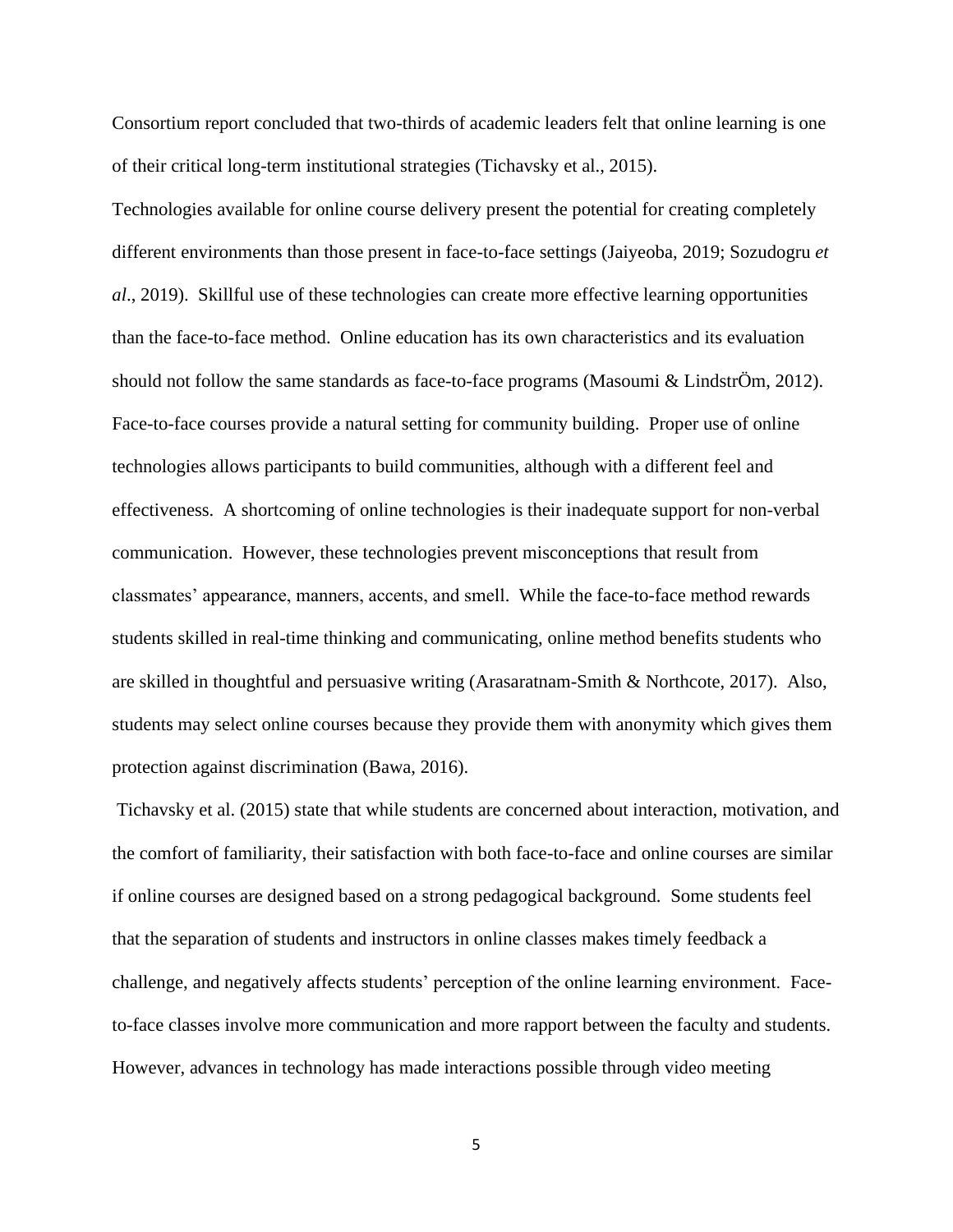software, discussion boards, wikis, email, text, and chat. In addition, students in online classes have more time to think and search before they participate in discussions and respond to questions (Ganesh et al., 2015).

# **Student performance**

Review and analysis of pros and cons of the two delivery methods and strengths and weaknesses of different groups of participants show that the combined effect of age, gender, and ethnicity on student performance is not significant. However, students in face-to-face courses performed better than students in online courses (Hanan et al., 2015). Lee (2010) discusses the effect of culture on student's perception of quality of service of online education. He used factor analysis and concluded that American and Korean students' perception of quality of service of online education were significantly different, and that perception of quality of service is a strong predictor of online learning acceptance and satisfaction for both Korean and American students. Cultural issues are important in the development of online courses and programs as students from different regions of the world and different cultures may participate in online classes (Masoumi & LindstrÖm, 2012).

#### **Faculty characteristics**

The faculty challenge in online education stems from the fact that developing effective methods of teaching is different from the face-to-face methods. Student satisfaction is significantly affected by the inclusion of appropriate course materials, effective use of learning techniques, integration of high-level interaction and collaboration, and providing high quality and timely student support (Arinto, 2016; Markova et al., 2017). This can be accomplished by extensive training for faculty as the results of a study that used Quality Matters standards on K-12 teachers' readiness for developing and delivering online courses showed that even when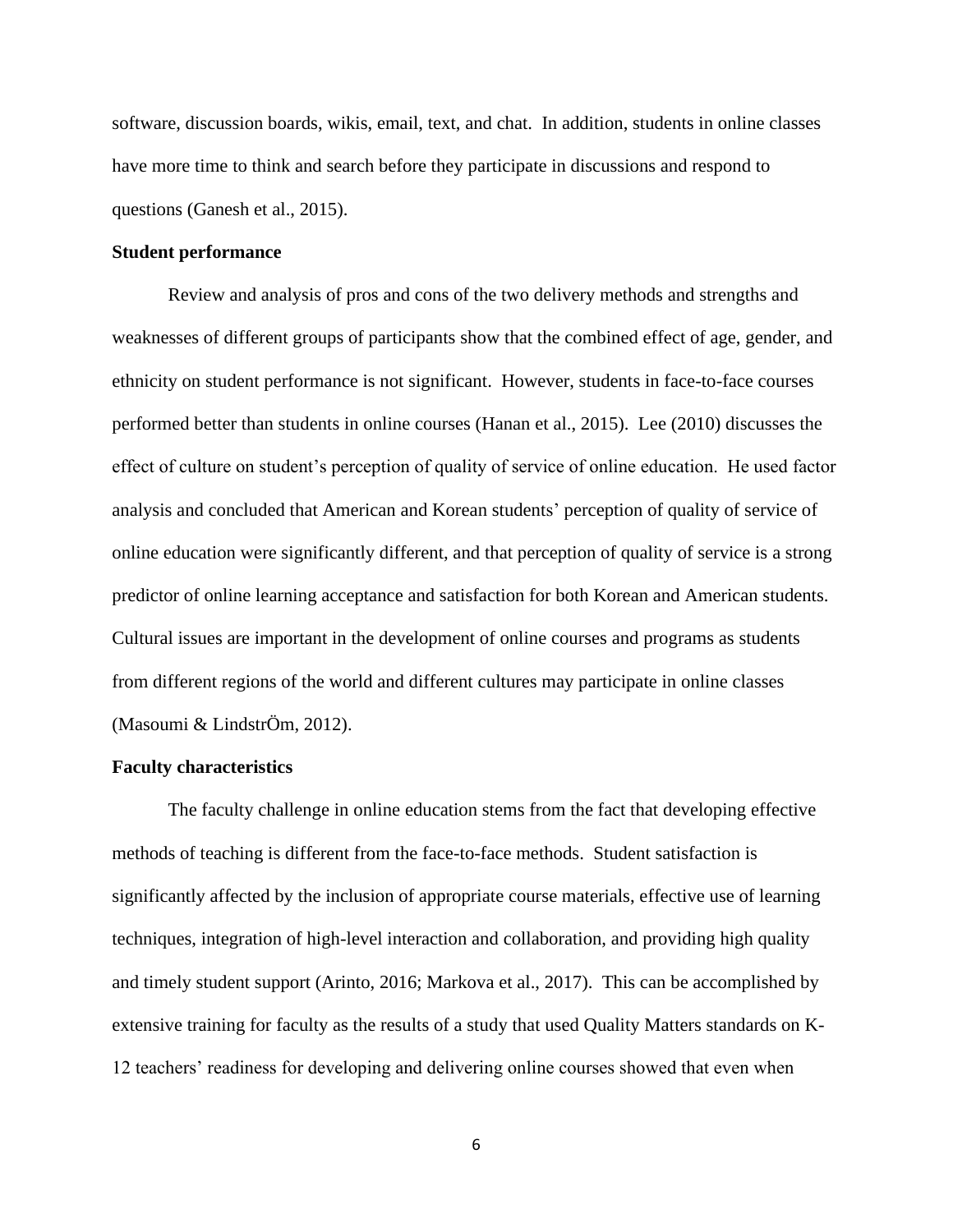teachers attended course development workshops, there were a significant number of teachers who were not ready to develop and/or deliver online courses (Quiroz et al., 2016). While faculty is seen as the source of information in face-to-face courses, the faculty is seen as a facilitator in online courses (Ganesh et al., 2015).

Motivational theories of self-determination in online learning indicate the importance of emphasizing students' sense of control, feelings of competency for tasks, and sense of inclusion. Self-efficacy beliefs of students and their backgrounds are directly related to their abilities to stay in the course and be successful (Bawa, 2016; Davis, 2016). Non-traditional leaners find the selfdirected learning of online courses appealing. However, they may find out that they lack the necessary skills to work with online learning technologies (Bawa, 2016). Non-traditional students may need more technical support, time, and practice to learn the learning platform well (Bawa, 2016).

Non-traditional students tend to not engage on their own, and their social needs are not usually considered in online education. This may be rectified by to incorporating activities for engaging these students and creating supportive, friendly, informal, and open environments (Davis, 2016). While it is important for faculty to know what facets of online education require additional consideration and monitoring (Harroff, 2002), faculty educating non-traditional students should be cognizant of the students' limited amount of time they have to spend on coursework. Faculty should create clear and detailed instructions, and provide frequent feedback to these students (Davis, 2016).

Gray and DiLoreto (2016) considered the effect of course structure, faculty engagement, and student engagement on student satisfaction and perceived learning. They concluded that course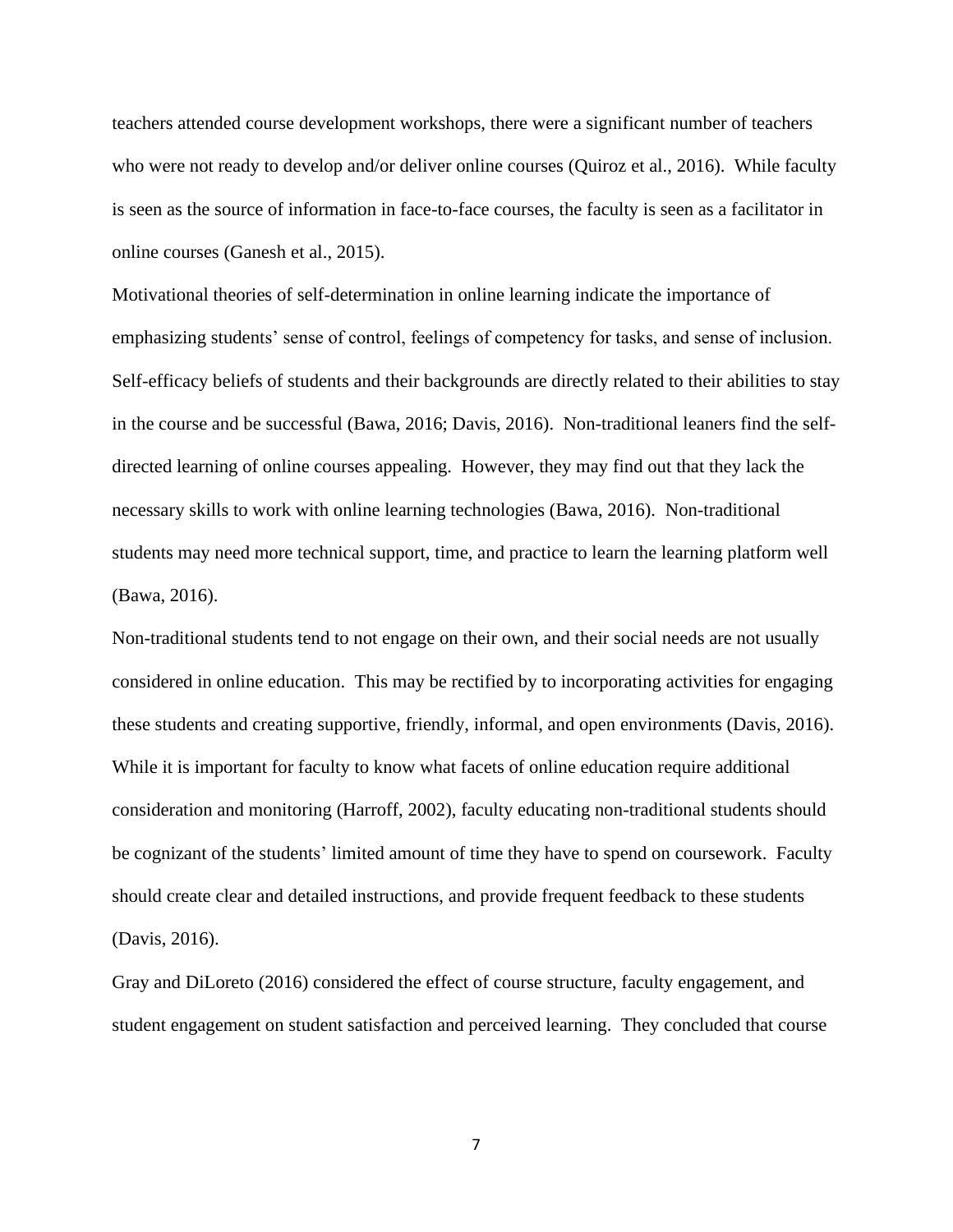structure and faculty engagement affected student satisfaction and perceived learning significantly.

Faculty are concerned about students' technology readiness and skills, communication abilities, achievement of learning objectives, and proctoring. They are also concerned about faculty's image as online instructors, the effect on performance evaluation and tenure, technology readiness and skills, differences in workload, and engagement with students and engagement of student with student. Some faculty are reluctant to participate in online education while some others participate to learn the technology and become involved in the online environment (Wingo et al., 2017).

#### **Online program characteristics and university services**

Almost all units and offices in higher education institutions provide support for the online course delivery system (Markova, et al., 2017). A set of twenty-four benchmarks that are presented as essential components of quality online education include institutional support, course development, teaching and learning, course structure, student support, faculty support, and evaluation and assessment (Phipps & Merisotis, 2000). Four basic principles of program planning as part of a decision-making framework that include define learning objectives, develop appropriate learning experiences, maximize learning identified experiences, and evaluate and revise learning objectives (Tyler, 1950) are used as a basis for developing many adult education program planning models. The statement issued by regional U.S. accrediting bodies on the online programs includes five components: institutional context and commitment, curriculum and instruction, faculty support, and evaluation and assessment (Benson, 2003). Determining the factors that affect the quality of online education has been the subject of extensive research efforts (Frydenberg, 2002; Benson, 2003; Harroff, 2003; McGorry, 2003;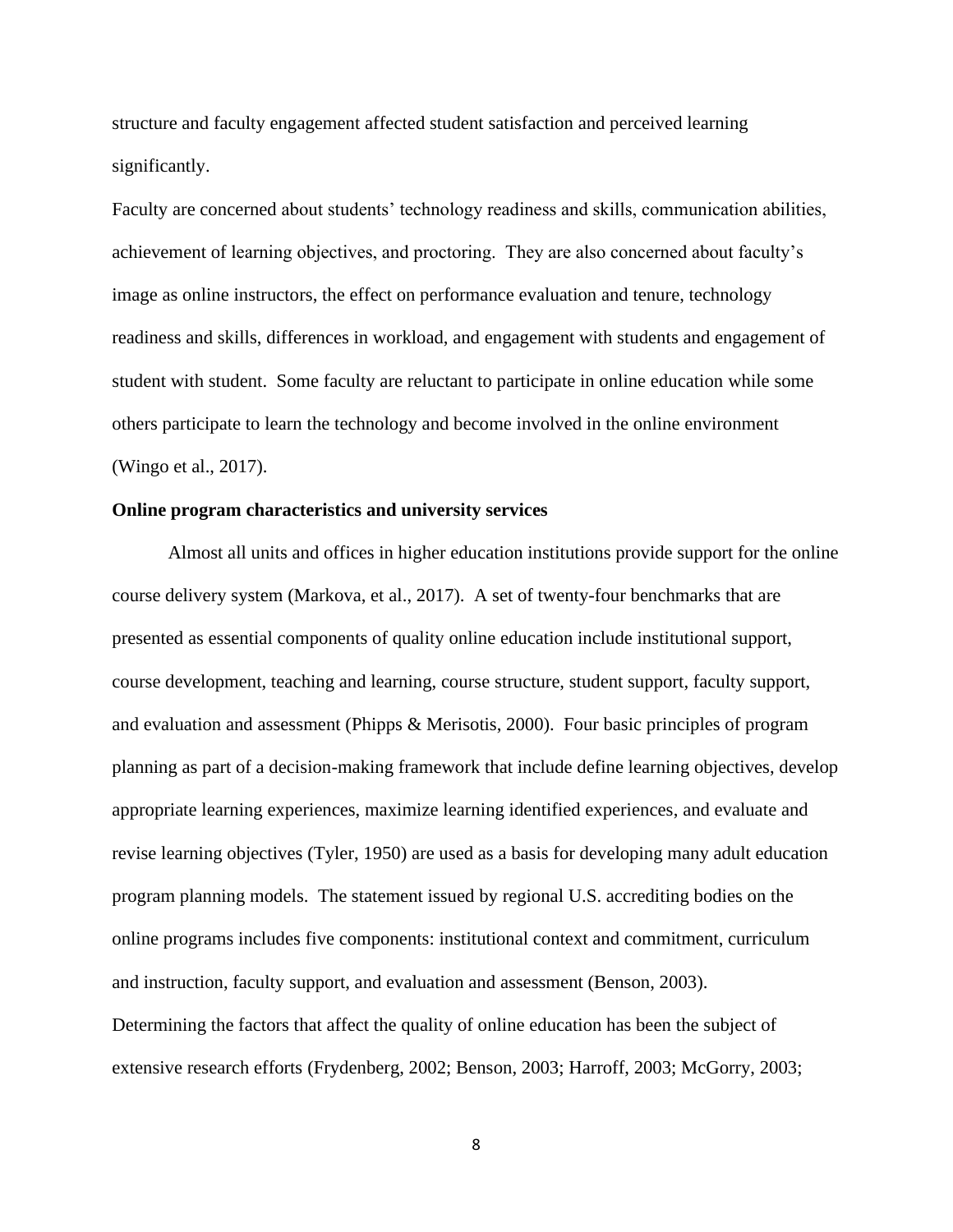Zhao, 2003; Mariasingam & Hanna, 2006; Young & Norgard, 2006; Chua & Lam 2007; Jung, 2011; Masoumi & LindstrÖm, 2012; Wingo et al., 2017). An extensive study involving adult educators concludes that the most important dimensions of quality are quality of instruction, quality of administrative recognition, quality of advisement, quality of technical support, quality of advance information, and quality of course evaluation (Harroff 2003). Another elaborate study of important quality factors in online education in Korea concluded that interaction, staff support, institutional quality assurance mechanisms, institutional credibility, student support, information and publicity, and learning tasks shape students' perception of online education quality (Jung, 2011).

Online courses and programs have attracted non-traditional students. This has contributed to enrollment growth of online education. This group usually brings their experience to the classroom and enhances richness of discussions. They are diverse in terms of academic preparedness and social and ethnic backgrounds and feel less prepared for the use of technology and querying information than traditional students. Although student involvement and engagement are important factors for student retention, these factors were even more important in their first year. About 50 percent of these students felt that support services provided by their university were barely adequate (Davis, 2016). In response some universities have created an office that serves only the non-traditional adult students to help them stay enrolled in their program.

These college and university offices focus on helping with transition of non-traditional students to academic environment. They help non-traditional students become more educated and better informed of non-traditional scholarship programs, the registration process, academic advising and counseling services, field and career options, student health services, student parking, the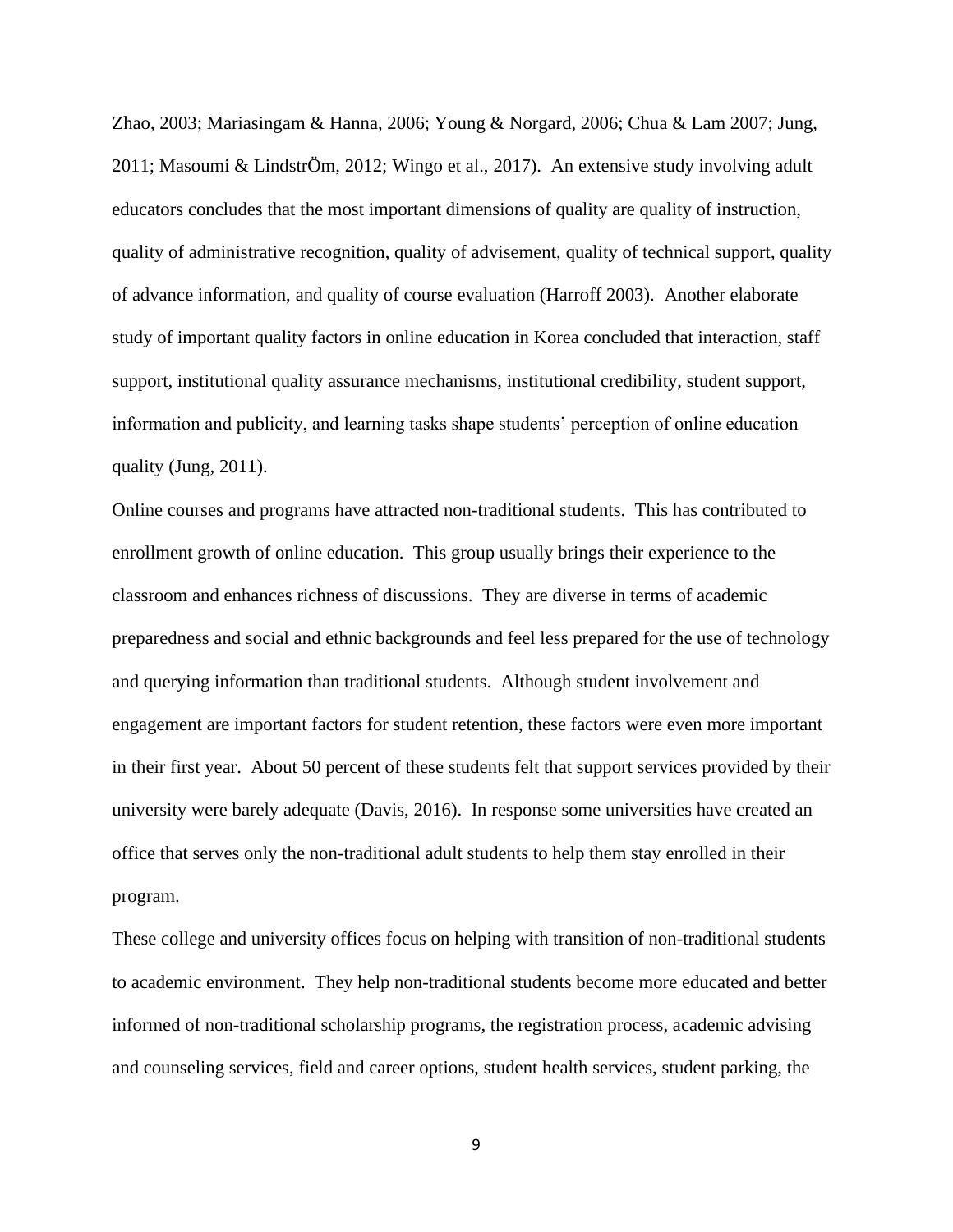financial aid process, student housing, networking with peers/colleagues, commuting issues, and even have staff available to answer questions regarding courses, programs, and/or instructors (Hardin, 2008). Davis (2016) indicates that higher education institutions should assign knowledgeable, well-trained, and personable advisors who understand the needs of nontraditional adult students and can guide them to achieve their education goals. Providing guidance related to specific types of learning, study skills in online environments, time management, the balancing of educational and other life demands, collaboration methods, library organizations and searches, honor system, and social connections improves student retention and success (Koehler & Burke, 1996).

#### **The bird's-eye view of an established online program delivery system**

Higher education institutions with established online programs delivery system have the equivalent of most of the units and offices that they have for support of their face-to-face program delivery system for support of their online course delivery system. These include the specific expertise in instructional design, curriculum development, presentation platform, testing system, information and communication technologies, knowledge experts, registrar, financial aid, advising, tutoring and learning aids, student services, and leadership for online program development and delivery system. For the sake of brevity, this paper does not present a detailed description of these items. Instead, the following section lists the major units of established online program delivery systems and the functions they perform when there is a need for quick conversion of face-to-face courses to online. Higher education institutions must perform these same functions as well as possible no matter how established their online course delivery structures are.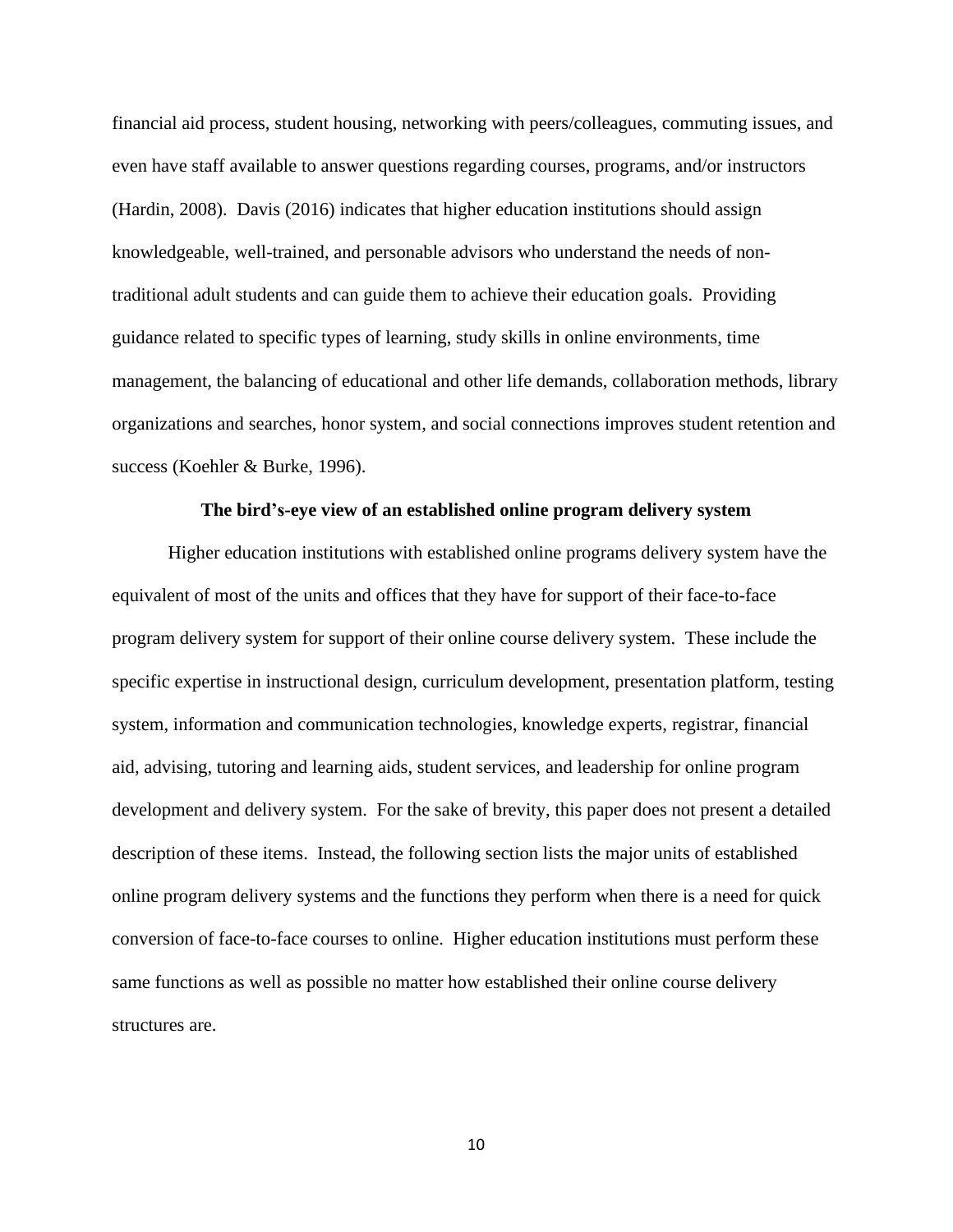#### **Quick conversion of face-to-face courses to online courses**

The authors' experience in developing online courses and observing the development of online courses suggest that an online course in their university that has established support structures for online course development and delivery takes between six months to two years depending on how complex and elaborate the online course would look and feel. Therefore, expectations of online course quality must be managed when the faculty and the support system do their best to convert face-to-face courses to online abruptly, while trying to preserve the level of quality that represents the reputation of the institution. This is especially important when the institution has been geared mostly to offering face-to-face programs and has not developed and established a specific level of quality for its online courses and programs.

# **Basic technology requirements**

At the most basic level faculty and students must have access to computing technologies with appropriate power and accessories, and high-speed access to the Internet to participate in online courses. The most basic accessories are audio and video cards or equipment and hotspot drive for those who do not have steady Internet access. Video recording software such as Camtasia and PowerPoint should be available for faculty for recording of their instructional materials. Other accessories such as digital writing pads and digital document readers should be available to enhance communication quality and save communication time and effort. Administrators should make sure that all faculty have the necessary tools and technologies for creating and offering online courses. The institution or college emergency plans usually include faculty contact information. This information can be used to contact all faculty to determine their technology needs. The required technologies should be made available to faculty as quickly as possible. The institution should create a pool of the basic technologies and devices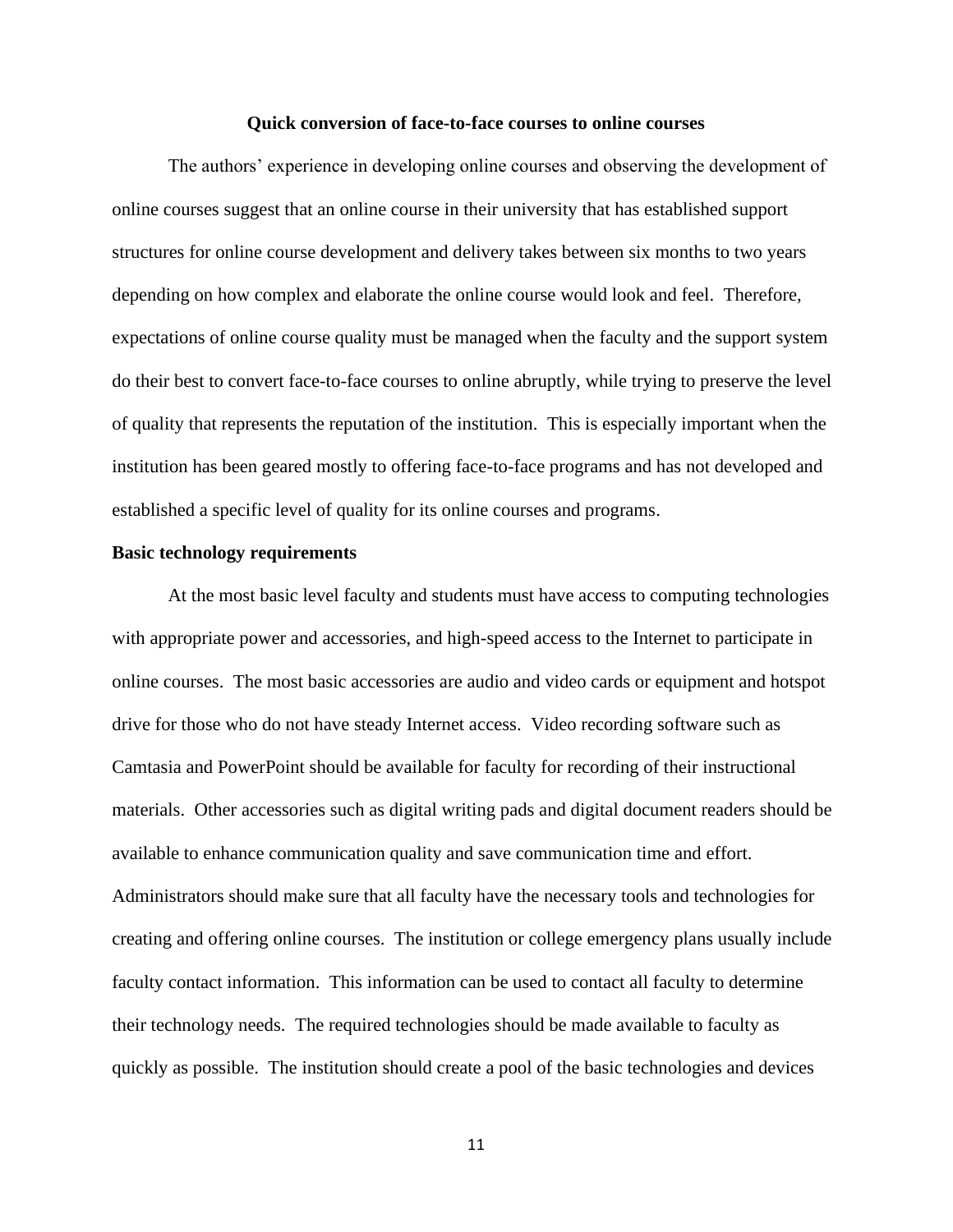for students' checkout to make sure that students have access to the technology they need to succeed.

# **Online course development**

Proper course development has been identified as an important determinant of the quality of online courses (Frydenberg 2002; Mostafa 2006). Online course creation should be a collaborative effort between the faculty member, instructional designers, curriculum specialists, and technology specialists who are trained in the preferred ways of presenting courses online for student learning.

Depending on the existence of these types of professionals and their availability, a multi-pronged approach can be used to help the faculty in converting their face-to-face courses to online. One is to offer webinars and online workshops for faculty to introduce them with the educational technologies that are used in online courses. Second is to assign instructional designers, curriculum specialists, and technology experts to faculty to create online courses. Third, assign faculty with experience in online course development to mentor the faculty who do not have the necessary experience. Fourth, offer webinars and literature on what type of technologies to use and how to use those technologies to create effective online courses. Fifth, offer webinars on a variety of topics that present factors in online courses that result in better presentation of materials and student learning. Some examples of the webinars, workshops, and literature are on how to:

- deploy online pedagogical concepts in developing online courses
- create and embed video on the learning platform
- and webinars on:
- pedagogical practices for developing online courses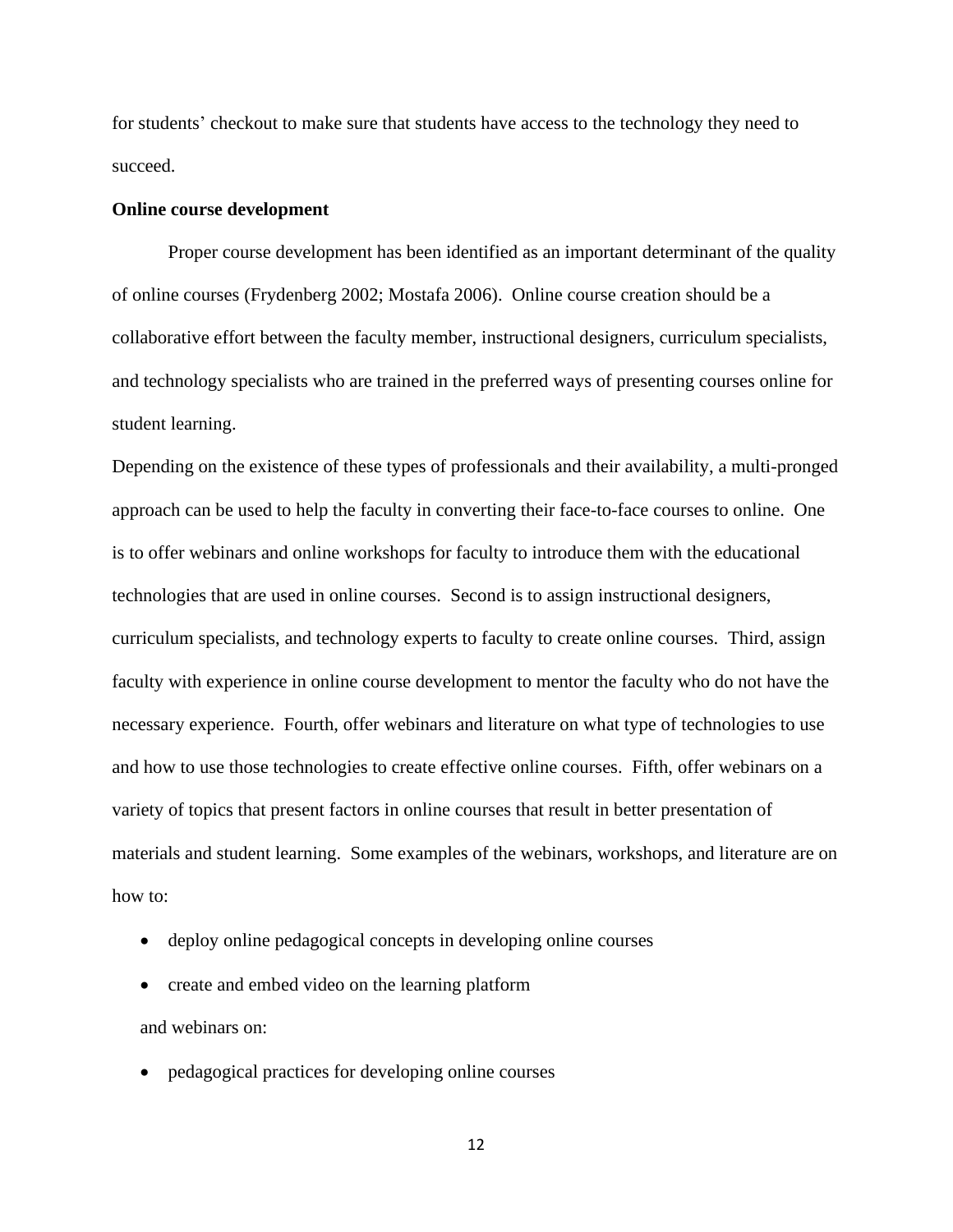• Graduate online teaching debriefs—Specifics on graduate instruction.

All course materials including the course syllabus, e-book, course assignments, video lectures and instructions as well as other instructional materials should be available on the online platform and easily accessible to students. The online materials should also include information on how to access and use the online platform, the required specifications for students' computers, and information on how to access and use the testing system, advising, tutoring, library. Instructors should be very cognizant of the fact that because this is the main way for students to interact with the course, these materials must be extremely self-explanatory, user-friendly, easy to follow, and done in a very professional way. Course syllabi must highlight course expectations, information on assignments, due dates, exam dates, and supplemental materials. The materials should be personalized for students and their learning styles and consider the whole system and students (Masoumi & LindstrÖm, 2012).

# **Instructors**

Webinars, online workshops, and literature should be provided for instructors to give them information related to online pedagogical issues and in-depth knowledge of the learning platform that contains the course materials, other course components, and supplemental resources. They should also be taught techniques that enhance student participation and make students interested in learning and participating in class discussions and activities. Faculty who teach online courses should also be taught on how to use communication technologies and group meeting software that improve students' interaction with their classmates and the faculty. Some examples of the webinars, workshops, and literature are on how to:

- organize an online course on the learning platform
- use VoiceThread for assignments on the learning platform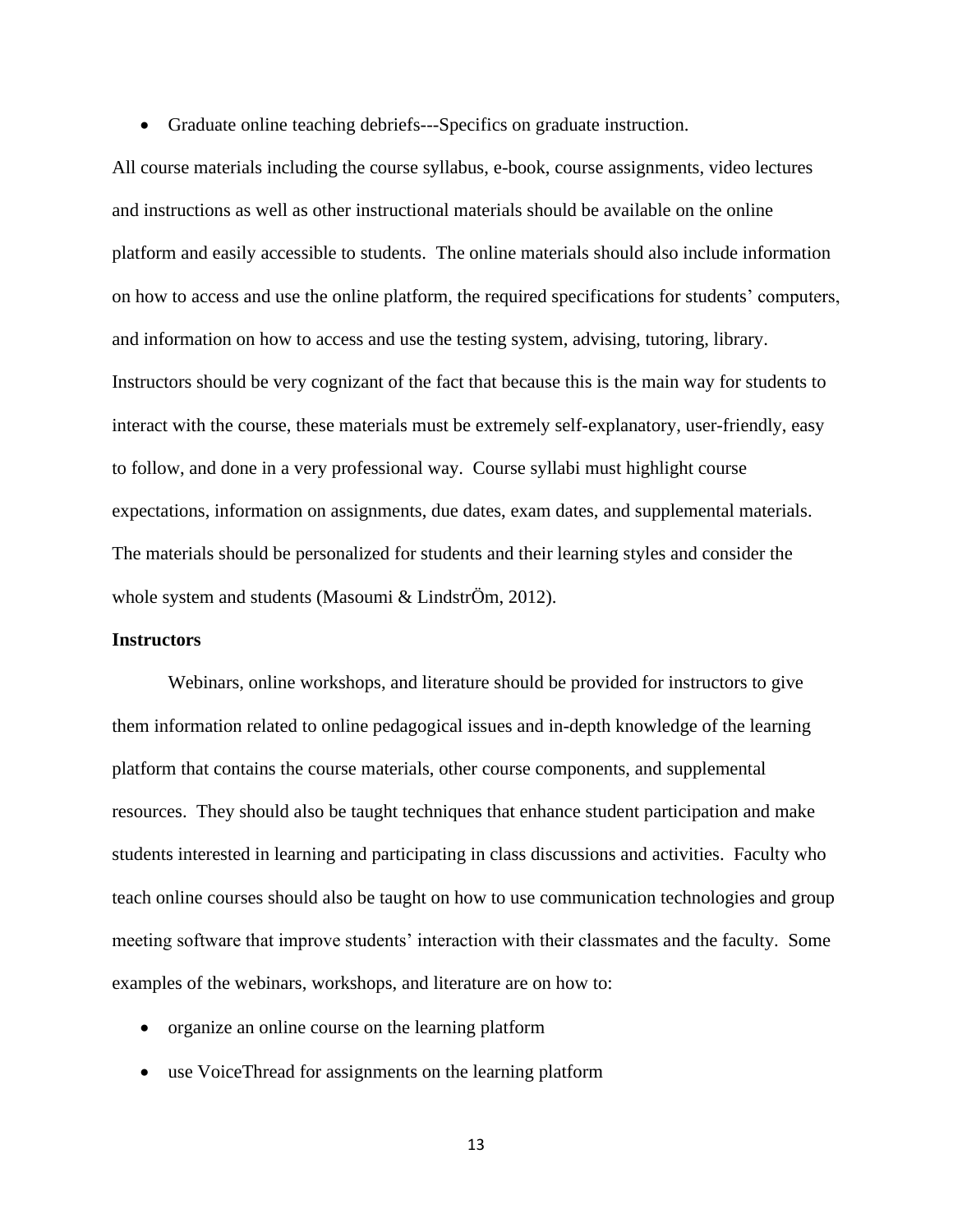and webinars on:

- best practices and teaching tips for the online classroom
- key pedagogical strategies for online teaching
- When teaching online, Consider alternatives to timed testing

Students' perception of instructor's compassion – being friendly, patient, and respectful to students – significantly affects their experience in online courses. Online students usually try to resolve learning issues by themselves which may make them frustrated. Instructors should respond to students' enquiries quickly and with compassion to make students feel more welcome and comfortable. Instructors are encouraged to carry mobile technologies such as smart phones and tablets while out of office or home for a relatively long periods to use and respond quickly to students' questions. In addition, instructors should make online calendar and appointment systems available to online students to allow students arrange for online meetings. Faculty and students should be trained through webinars and brochures in the use of technologies that can be used in tutoring sessions. Examples of webinars related to these issues are:

- Crisis Pedagogy Starts with the Human Touch (With the nation buffeted by two major crises, it's more important than ever to check in with our students. And with our colleagues as well.)
- We have embraced technology; now let's humanize it
- Continually communicate with your students to establish clear expectations and avoid confusion and uncertainty.
- For office hours and advising, please let your students know that you will be available by phone, email, or through other technologies.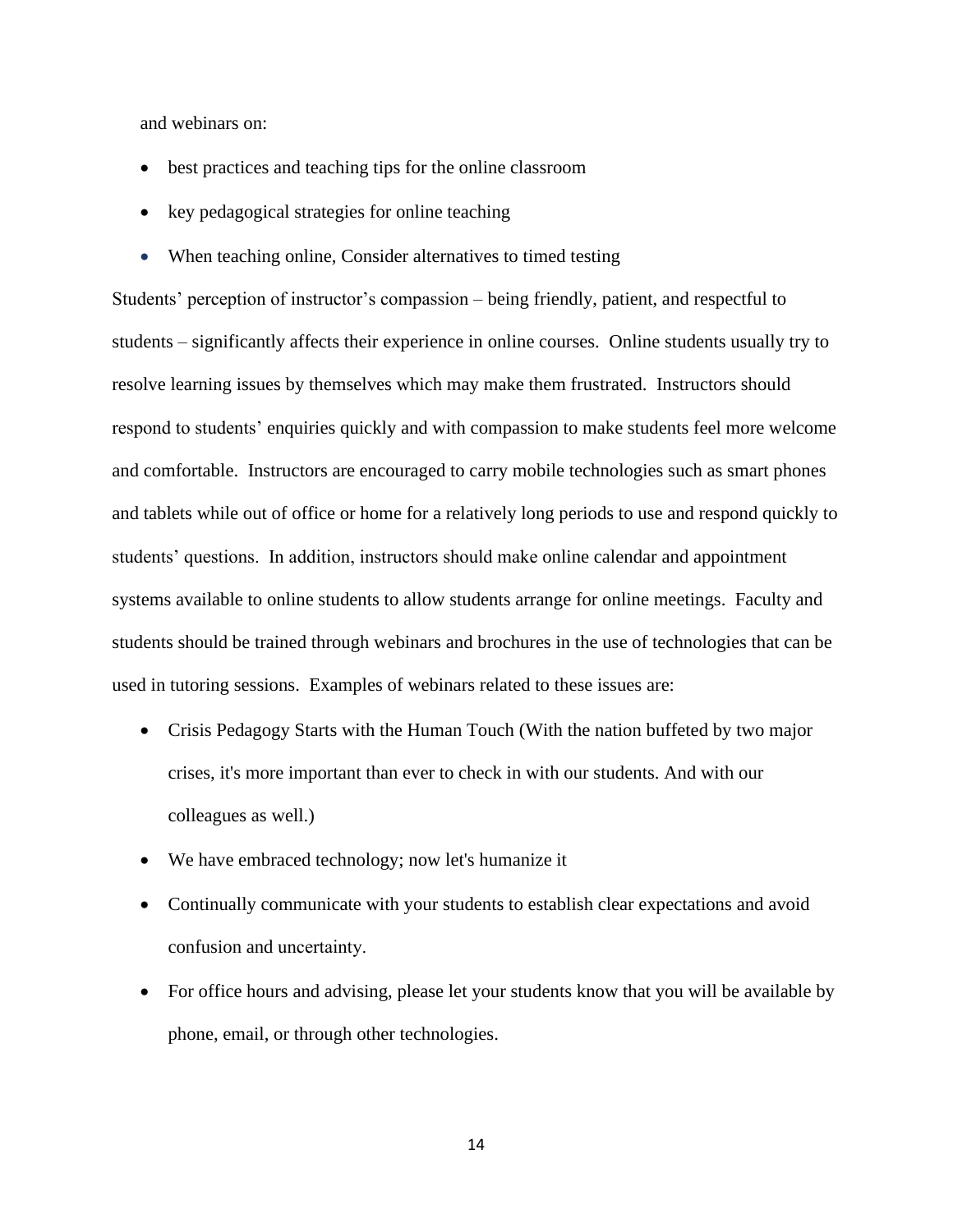• Issues related to adjusting to the physical pains of working at home, online resources, motivating and or engaging students online

# **Learning platform**

Course delivery is a significant factor in online course quality (Frydenberg, 2002). Usually, higher education institutions use one platform for delivering all online courses. Institutions should specify a standard presentation format for course information and content. Following the standard presentation format saves students' time by making it easy for them to become familiar with the presentation format quickly and improves their ability to interact and navigate the learning platform. This provides more time for students to spend on learning the materials while keeping students' frustration low as they do not get confused by having to work with different formats in different courses.

The following four design principles are provided by Southern Poly State University as a guide for developing online courses: consistent layout and design, clear organization and presentation of information, consistent and easy-to-use navigation, and aesthetically pleasing design and graphics (Butcher and Wilson-Strydom, 2013). Modular format presentation of course contents is highly desirable for students because they will be able to arrange and rearrange course content to the way they prefer to view the site and spend more time and learn better (Masoumi  $\&$ LindstrÖm, 2012). Students should also be able to provide feedback through the learning platform during and at the end of the semester. Feedback forms can be included in each course unit or module. Instructors may use the students' feedback to make necessary adjustments during and at the end of the semester.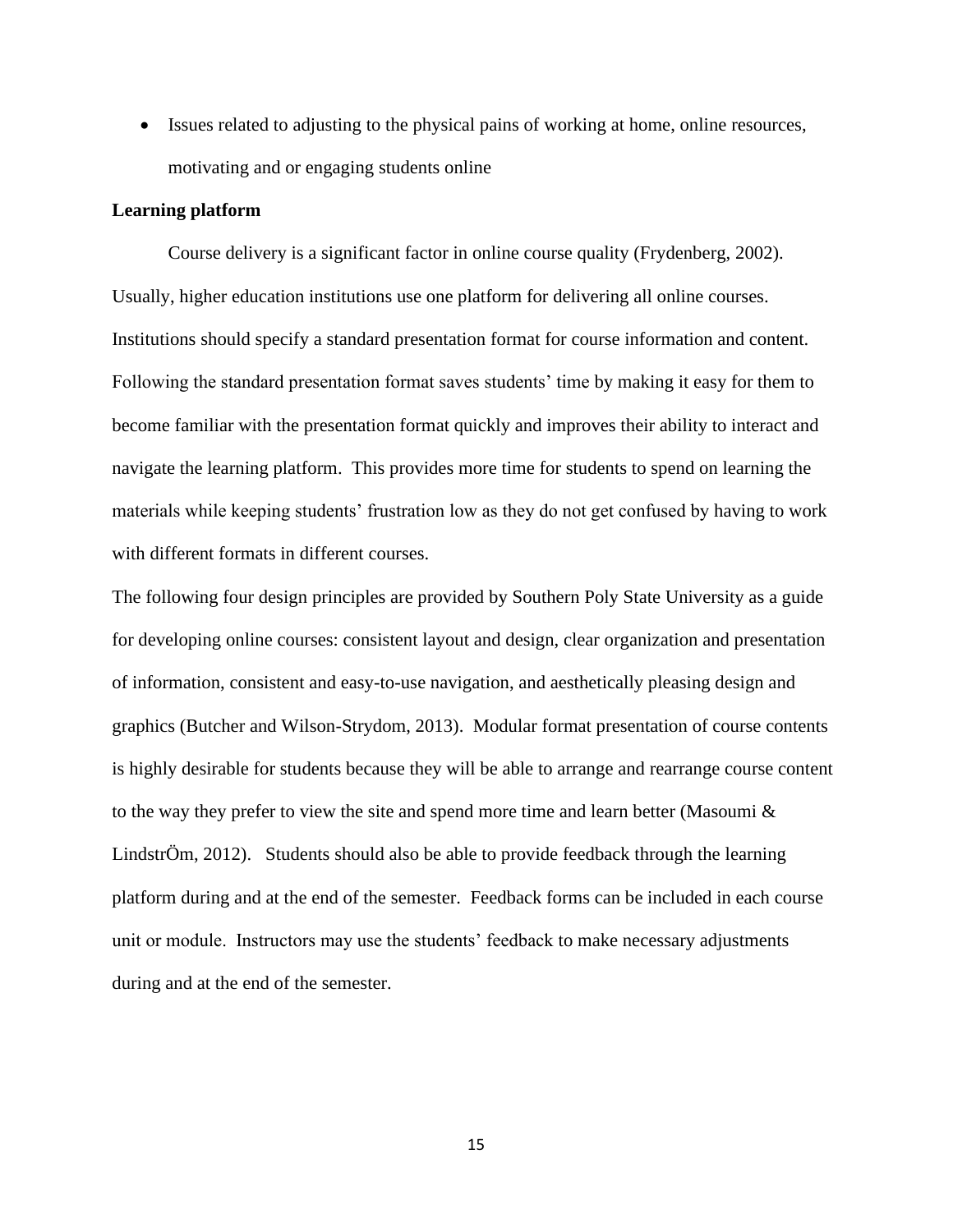# **Synchronous lectures**

Given the short time for switching face-to-face classes to online, some faculty may not have enough time to develop a high-quality online version of the course. Instead, they may give lectures online synchronously at the designated time for the face-to-face class. The required technology for these synchronous lectures may require video devices and digital writing pads.

# **Office hours**

Faculty continues to hold office hours online at the specified days and times as indicated in the course syllabus. Students may also make appointments to meet the faculty online at other times. Online calendars may be available to students to simplify the appointment process. The required technology for these online meetings may range from regular phones to video devices, document readers, and digital writing pads.

#### **Learning aids**

Tutoring should be available for online courses. This can be challenging because it may require sophisticated communication technologies that enable both tutors and students to share digital documents and images of hard copy documents. The system should also include screen and whiteboard sharing technologies to allow for timely and effective tutoring. Online tutorial videos and documents should be available to students to improve tutoring effectiveness.

#### **Testing system**

Online students must take their tests online when the university is closed. Some of the options are take-home exams, Blackboard with lock down browser, or hiring proctoring companies to proctor exams using either live or automated proctoring. Subject matter experts offer appropriate alternatives for administering exams. These alternatives consider the field of instruction and the type of test. For example, performing arts courses that require performance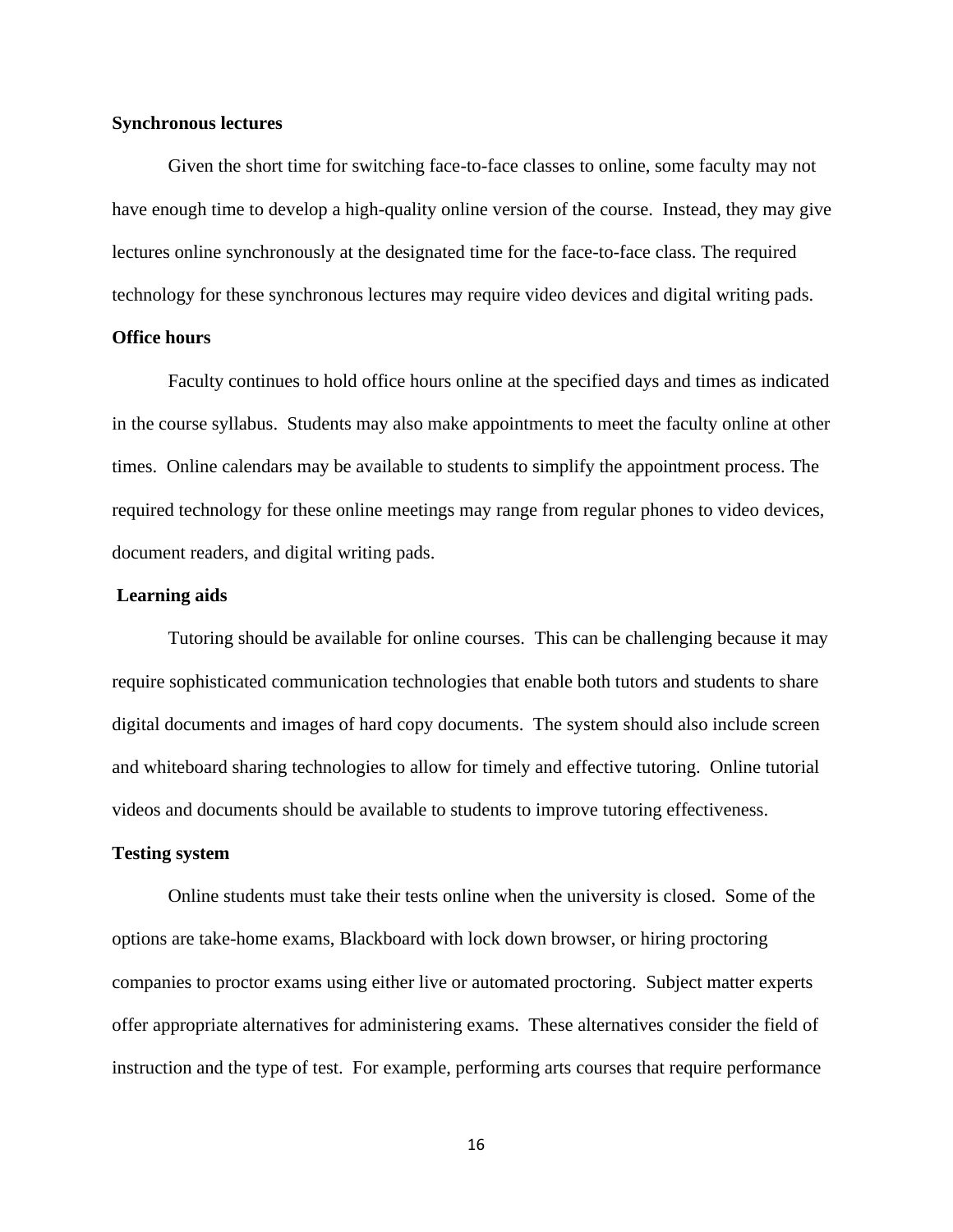may use a different type of test than a psychology course that requires knowledge of the course contents.

#### **Advising**

Advising online students requires high skills in using a variety of a variety of online technologies and communication software. These skills should be the subject of webinars and instructional materials designed for advisors. Advising directors and institution's administrators should identify the sources of these webinars and online workshops and arrange for their presentation to the advisors.

#### **Other student support services**

Online programs should have the online equivalent of all of the face-to-face student support services. Some of these offices are computing services, library, student services, educational accessibility, registrar, financial aid, health services, counseling, internship and placement, international students, and housing. Webinars and online workshops on the use of computing and communication technologies and the specifics to their roles of support services for students and faculty should be provided to the staff in these units.

Staff serving online students should also be provided webinars and specialized online training workshops on how to resolve the many logistical and technical needs of online students. This training should enable the staff to resolve the issues, and to guide students to the appropriate groups or units that can resolve students' issues.

Students may run into technical problems in different forms such as problems with the learning platform, online labs, communication technology, or students' computer. Technical help is a very important component of online programs (Osika, 2004). When students face technical difficulties, their progress stops or is severely interrupted until those problems are resolved.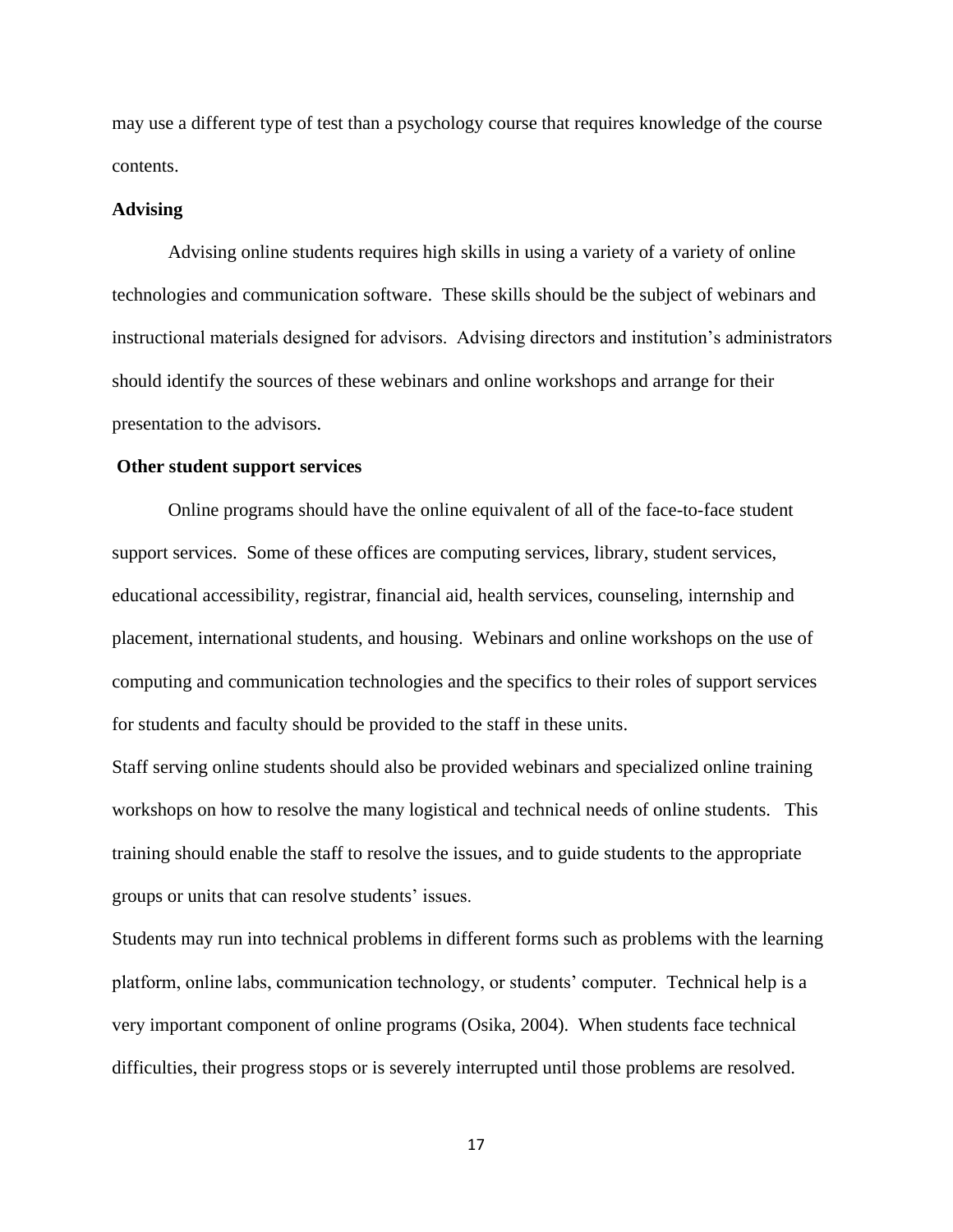Technical issues are frustrating to online students, wastes their valuable time, and disrupts their effective learning. These difficulties negatively impact online students who rely heavily on technology for accessing course contents and communication with other students, faculty, and staff. Therefore, the university should provide timely solutions to these problems. On-time help should be available to resolve these problems on a timely basis.

Maintaining a safe learning environment for students is an important service factor (Mostafa, 2006). In online education, the focus is on protection of students' computers and data against cyber-attacks that can also be routed through university systems (Rhiel, et al. 2016). Computing offices should be cognizant of this fact when many more students go online for their education. Examples of the support for students and faculty are:

- Establish an emergency call center to provide emergency services such as counseling, health Services, and educational accessibility.
- Connect students with food resources
- Provide emergency housing for native and international students as well as emergency food supplies.
- Allocate funds to keep students employed through teleworking arrangements.
- Provide virtual information sessions, virtual campus tours, meetings with financial aid counselors, admission counselor check-ins with students and families for prospective students.
- Discuss the impact of COVID-19 on female faculty research productivity
- Engaging faculty and staff with disabilities.
- Discuss the impact of COVID-19 on faculty research habits
- Provide resources to help search committees conduct interviews and virtual campus visit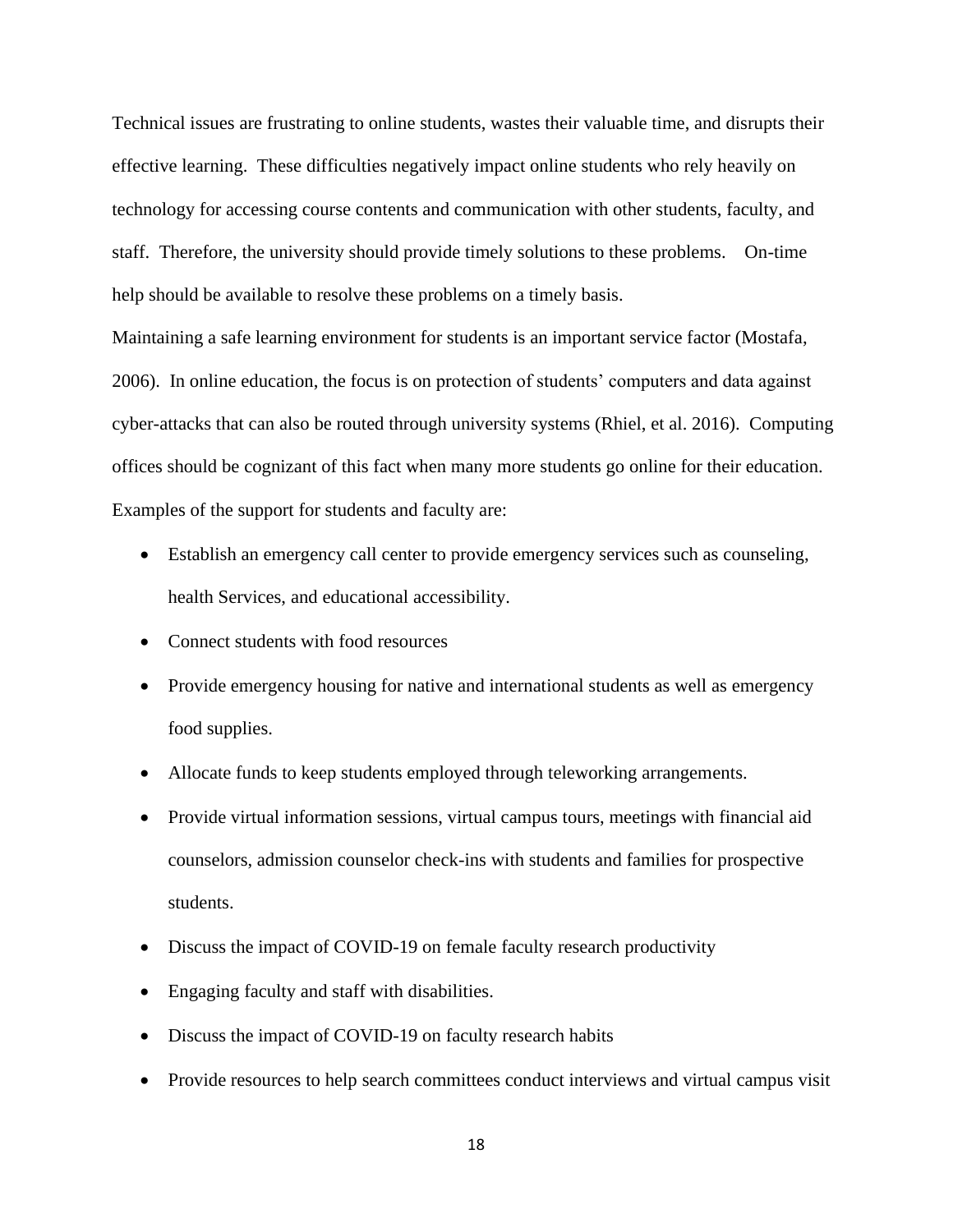### **Conclusions**

This paper presented factors that are important in developing and delivering online courses and programs. It discussed the major units and functions involved in online delivery system. The discussions illustrated that establishing online education systems for offering online courses and programs require extensive investments in money and time over a long period of time to acquire and set up the required technologies, hire skilled professionals for a variety of support services, and train faculty, staff, and students to perform well in the online environment. In special circumstances such as the one presented by the COVID-19 universities may have to convert all their face-to-face courses to online. This is a very challenging task even for universities that have an established online program delivery system. This conversion is extremely challenging for universities that offer all or most of their courses face-to-face. This paper presented the major activities that a quick and effective conversion from face-to-face to online should consider. The recommendations are in part based on the authors' experience in developing several online courses and converting their face-to-face courses to online very quickly in the COVID-19 emergency. Higher education institutions are powerful sources of energy, intellect, and problem-solving ability. With strong and clam leadership they can acquire the basic technologies and train the faculty and staff quickly to convert their face-to-face courses to online while trying to achieve the quality that is in line with the quality level defined in their organization's strategy.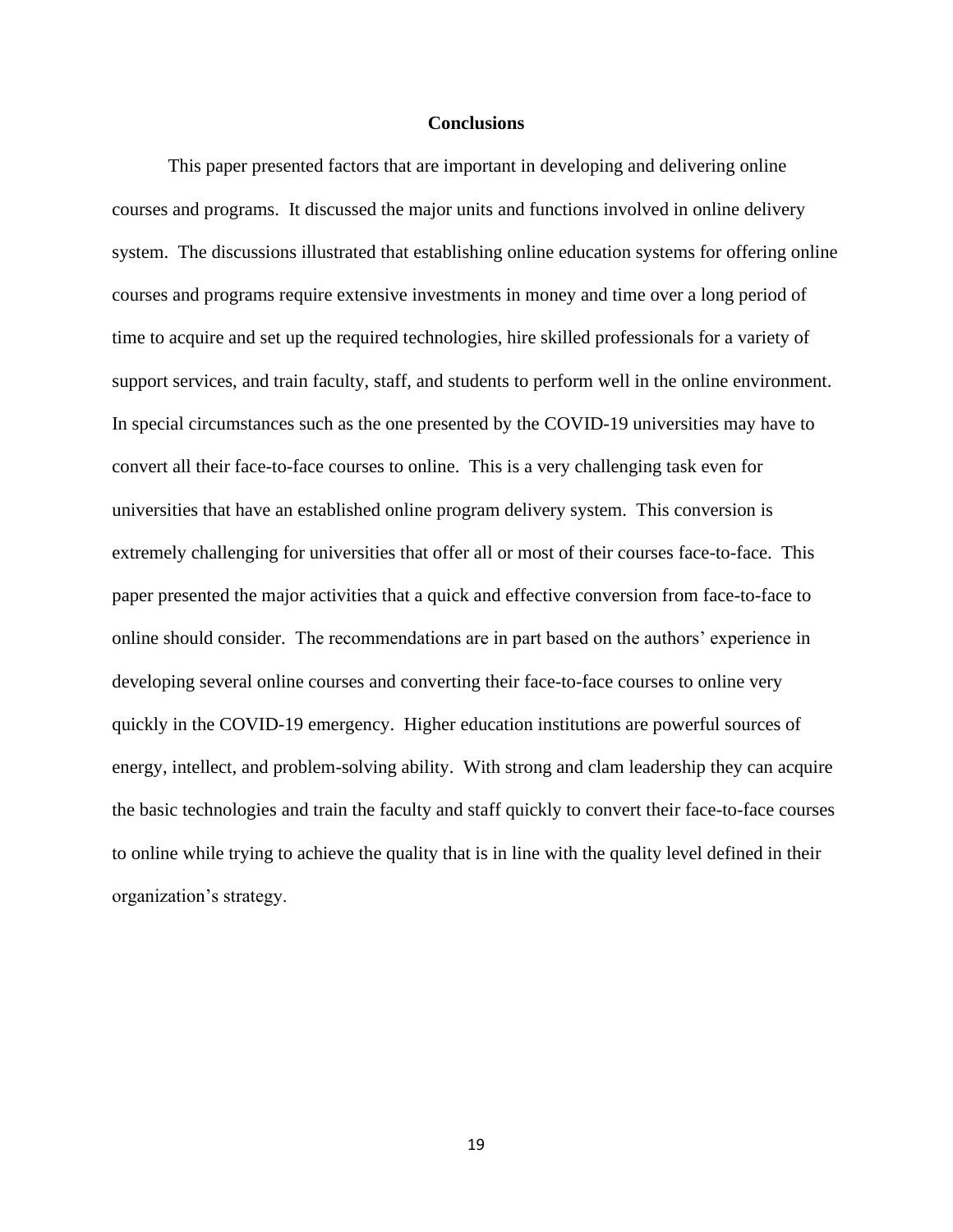# **References**

Alsaaty, F. M., Carter, E., Abrahams, D., & Alshameri, F. (2016). Traditional versus online learning in institutions of higher education: minority business students' perceptions. *Business and Management Research, 5*(2), 31-41.

Arasaratnam-Smith, L., & Northcote, M. (2017). Community in online higher education: Challenges and opportunities. *The Electronic Journal of e-Learning, 15*(2), 188-198. www.ejel.org

Arinto, P. (2016). Issues and challenges in open and distance e-learning: Perspective from the Philippines. *International Review of Research in Open and Distributed Learning*, *17*(2), 162- 180.

Bawa, P. (2016). Retention in online courses: Exploring issues and solutions—A literature review. *SAGE Open*, January-March, 1–11. doi: 10.1177/2158244015621777

Benson, A. D. (2003). Dimensions of quality in online degree programs. *The American Journal of Distance Education,. 17*(3), 145-159. doi: 10.1207/S15389286AJDE1703\_2

Butcher, N., & Wilson-Strydom, M. (2013). A guide to quality in online learning. [https://www.academicpartnerships.com/Resource/documents/A-Guide-to-Quality-in-Online-](https://www.academicpartnerships.com/Resource/documents/A-Guide-to-Quality-in-Online-Learning.pdf)[Learning.pdf](https://www.academicpartnerships.com/Resource/documents/A-Guide-to-Quality-in-Online-Learning.pdf)

Butcher, N., & Wilson-Strydom, M. (2013). A guide to quality in online learning. [https://www.chea.org/userfiles/uploads/A Guide to Quality in Online Learning.pdf](https://www.chea.org/userfiles/uploads/A%20Guide%20to%20Quality%20in%20Online%20Learning.pdf)

Chua, A., & Lan, W. (2007). Quality assurance in online education: the universitas 21 global approach. *British Journal of Educational Technology, 38*(1), 133–152. doi:10.1111/j.1467-8535.2006.00652.x

Davis, S. D. (2016). A Comparison of face-to-face on-campus and distance education undergraduate nontraditional adult students' academic, social, and environmental needs in the collegiate setting, Dissertation, Auburn University.

Frydenberg, J. (2002). Quality standards in e-learning: a matrix of analysis. *International Review of Research in Open and Distance Learning, 3*(2), 1-15.

Ganesh, G., Paswan, A., & Sun, Q. (2015). Are face-to-face classes more effective than online classes? An empirical examination. *Marketing Education Review, 25*(2), 67–81.

Gray, J. A., & DiLoreto. M. (2016). The effects of student engagement, student satisfaction, and perceived learning in online learning environments. *International Journal of Educational Leadership Preparation*, *11*(1).

Hanan, J. A., Mundy, M.A., & Kupczynski, L. (2015). The effects of age and gender on student achievement in face-to-face and online college algebra classes. *Research in Higher Education Journal*, *27*, 1-22.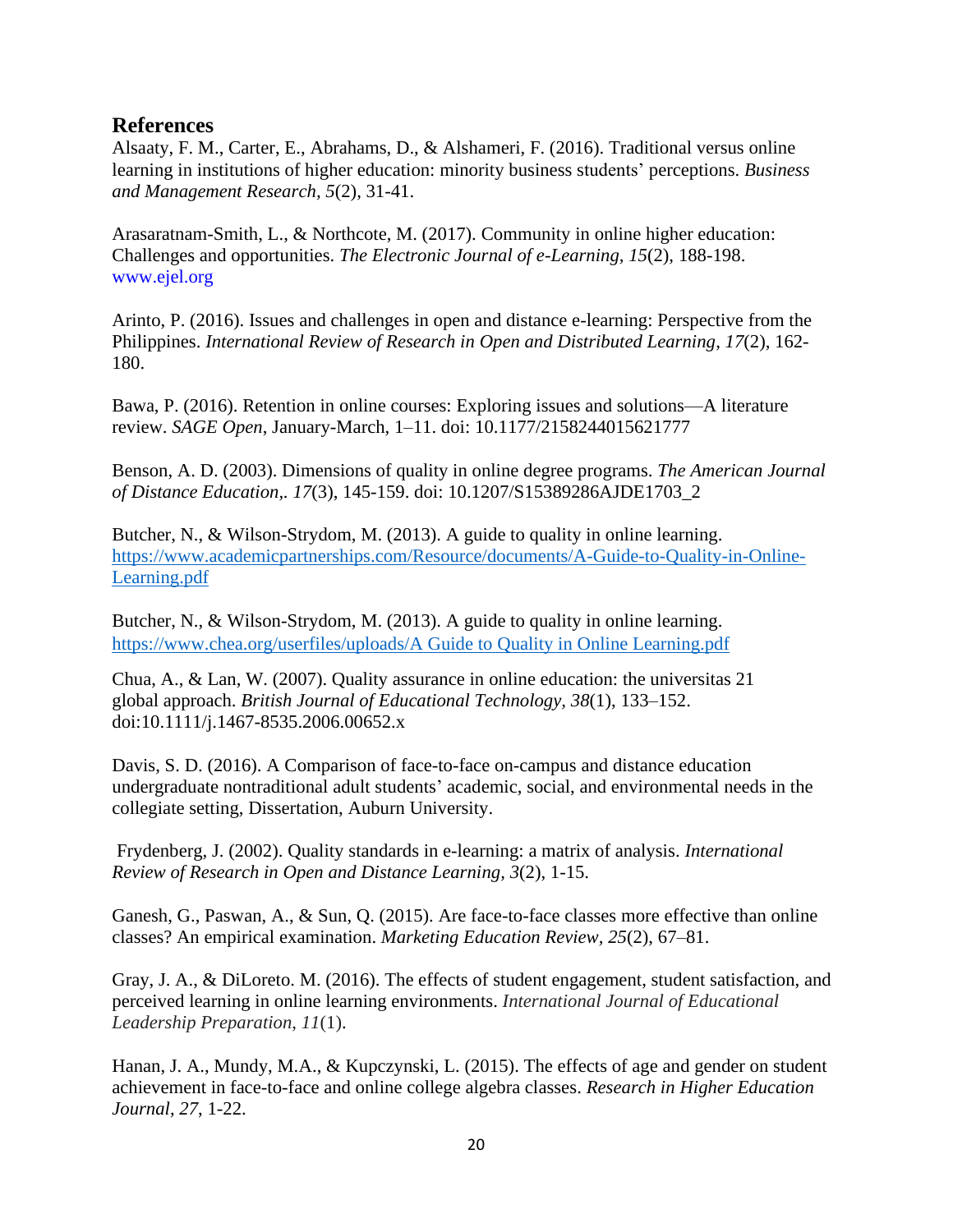Hardin, C. (2008). Adult students in higher education: a portrait of transitions. *New Directions of Higher Education*, *144*(1), 49–57.

Harroff, P. A. (2002). Dimensions of quality for web-based adult education. Dissertation, The University of Georgia, Athens, Georgia.

Jaiyeoba, O. O., & Iloanya, J. (2019). E-learning in tertiary institutions in Botswana: Apathy to adoption. *International Journal of Information and Learning Technology, 36*(2), 157-168.

Jung, I. (2011). The dimensions of e-learning quality: From the student's perspective. *Education Technology Research Development, 59*(4), 445-464. DOI 10.1007/sl 1423-010-9171-4

Koehler, G., & Burke, A. (1996). Transforming the treadmill into a staircase: Preparing nontraditional first-generation college attenders for success. Unpublished manuscript. Retrieved from ERIC database. (ED414959).

Lee, J. W. (2010). Online support service quality, online learning acceptance, and student satisfaction. *Internet and Higher Education*, *13*, 277–283.

Mariasingam, M. A., & Hanna, D. E. (2006). Benchmarking quality in online degree programs status and prospects. *Online Journal of Distance Learning Administration*, *9*(3).

Markova, T., Glazkova, I., & Zaborova. E. (2017). Quality issues of online distance learning. *Procedia - Social and Behavioral Sciences 237*, 685 – 691.

McGorry, S. Y. (2003). Measuring quality in online programs. *Internet and Higher Education. 6*, 159–177.

Masoumi, D., & Lindström, B. (2012). Quality in e-learning: a framework for promoting and assuring quality in virtual institutions. *Journal of Computer Assisted Learning. 28*(1), 27-41. doi: 10.1111/j.1365-2729.2011.00440.x

Mostafa, M. M. (2006). A comparison of SERVQUAL and IP analysis: Measuring and improving service quality in Egyptian private universities. *Journal of Marketing for Higher Education, 16*(2), 83-104.

Osika, E. R. (2004). The concentric support model: A model for the planning and evaluation of distance learning programs. Dissertation, Purdue University.

Phipps, R., & Merisotis J. (2000). *Quality on the line: Benchmarks for success in Internet-based distance education,* Washington, DC: Institute for Higher Education Policy.

Quiroz, R. E., Ritter, N. L. Li, Y. Newton, R. C., & Palkar, T. (2016). Standard based design: Teaching K-12 educators to build quality online courses. *Journal of Online Learning Research, 2*(2)*,*123-144.